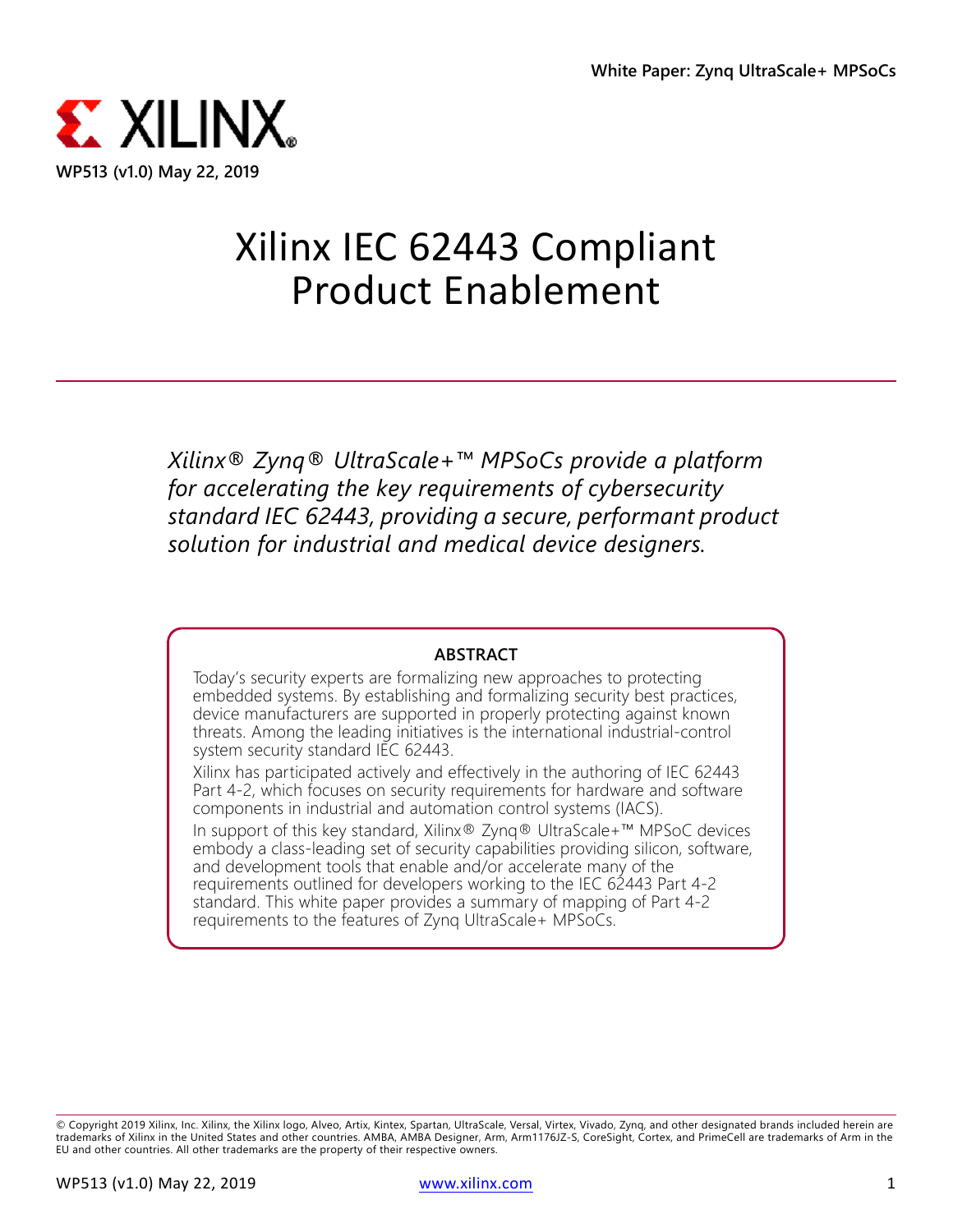# **Introduction**

Any asset connected to the industrial Internet of things (IIoT) without proper security is at risk of cyber-attack. In addition to causing inconvenience or financial loss, tampering with industrial systems can potentially cause injuries or even fatalities among workers or members of the public. Even a safety-critical system cannot be considered truly safe without adequate cyber protection.

Producers of connected cyber-physical systems are moving quickly to build robust protections into their products. While all would agree that cybersecurity cannot be left to chance, how can developers know how much security to provide? What proportion of the system's costs can be allocated to cybersecurity counter-measures? And how does one answer the question, "Is this device *secure enough?*"

Until recently, these questions have been difficult for security engineers to answer, especially when answers needed to be standard-justified. This has changed, however, since the publication of IEC  $62443<sup>(1)</sup>$  which provides:

- A spectrum of defined threat models
- Countermeasures for each standard-defined security level

This standard has allowed industrial security engineers to discuss a shared figure of merit that could be incorporated into an industry-standard certification. As a growing number of companies seek verifiably secure solutions, such certifications are becoming customer-defined requirements.

The IEC 62443 specification establishes a shared figure of merit and a set of recommendations for implementing cybersecurity solutions in the design and manufacture of industrial control equipment. Xilinx has been involved in the authoring of Part 4-2 of this specification, which governs industrial and automation control system (IACS) component-level security features, including those required by digital hardware and software. The Xilinx Zynq UltraScale+ MPSoC platform provides a differentiated foundation for building IEC 62443 compliant systems through its silicon, boot-time protection, and run-time software capabilities.

## **IEC 62443 Requirements**

The IEC 62443 standard is a multi-part specification focused on industrial control systems, but it is also being adopted as a set of best practices in adjacent industries such as medical devices. The standard is presented in 13 parts, as shown in [Figure 1.](#page-2-0)

- Part 1-1 through Part 1-4 establish general principles, taxonomy, and life cycle of an IACS.
- Part 2-1 through Part 2-4 establish requirements around the policies and procedures for implementing and maintaining an IACS through its life cycle.
- Part 3-1 through Part 3-3 describe high-level security technologies at the IACS system level.
- Part 4-1 and Part 4-2 describe specific IACS component-level security requirements.

<sup>1.</sup> For further information about IEC/ISA 62443 and certification, see [ISA/IEC 62443 Cybersecurity Certificate Programs.](https://www.isa.org/training-and-certifications/isa-certification/isa99iec-62443/isa99iec-62443-cybersecurity-certificate-programs/)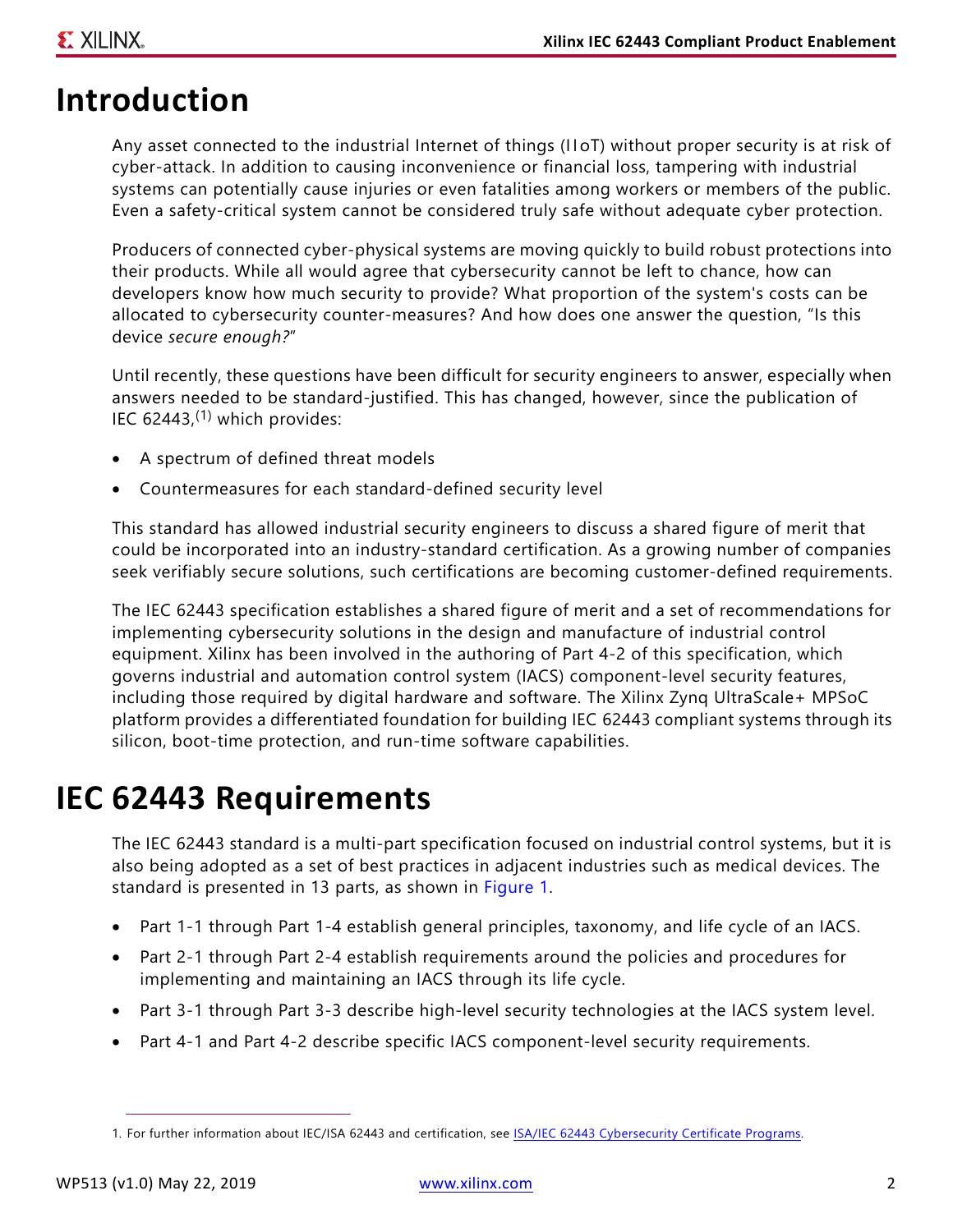<span id="page-2-0"></span>

*Figure 1:* **IEC 62443 Specification Parts (Source: IACS)**

This white paper focuses on Part 4-2, which describes the technical security requirements for IACS components such as controllers and I/O modules. These components typically comprise digital electronics such as processors and FPGAs along with the software applications that run on top of them; they are coupled with mixed-signal electronics like analog-to-digital converters (ADC) and digital-to-analog converters (DAC).

The IEC 62443 Part 4-2 requirements are described and certified at the IACS component level, not at the integrated circuit device level. Thus, while a Zynq UltraScale+ MPSoC can help enable a customer to achieve IEC 62443 compliance, the Zynq device itself cannot be certified.

The IEC 62443 standard defines five security assurance levels (SL) based on the cybersecurity threats that a system can be expected to encounter, as well as on an associated definition of product counter-measures that should be included in a system that has been defined in a given SL. The SLs defined in IEC 62443-1-1, Section 10.4.3 are summarized in [Table 1](#page-3-0) and are defined by the following:

- **System Identification**: A device's ability to be found/identified through connected and unconnected scenarios.
- **Resources**: The amount of resources (time, financials, etc.) available to an attacker.
- **Skills**: The general skills of the person(s) mounting a cyber-attack.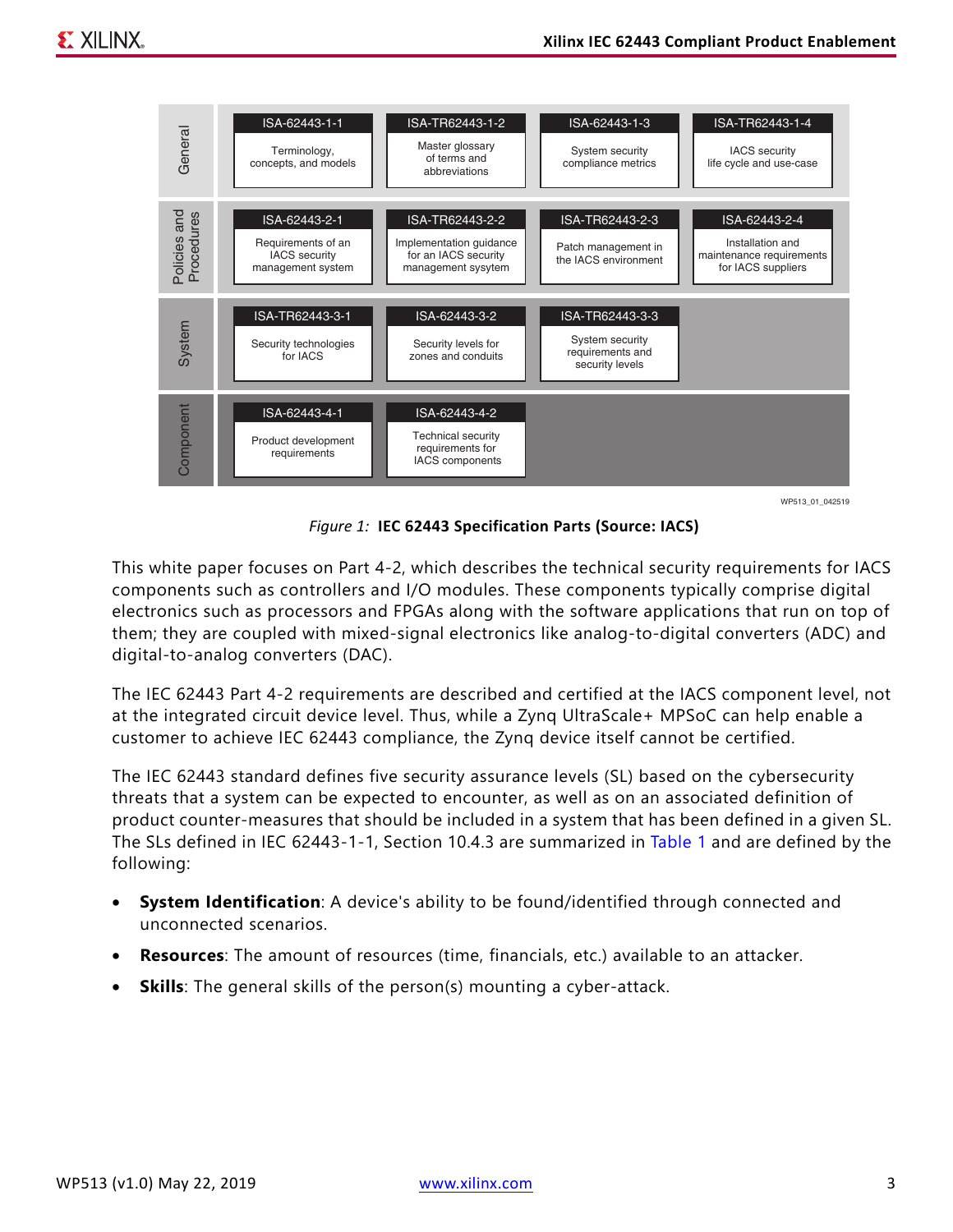| <b>Security</b><br>Level | System<br><b>I</b> dentification | <b>Resources</b> | <b>Skills</b>   | <b>Motivations</b> |
|--------------------------|----------------------------------|------------------|-----------------|--------------------|
| O                        | No protections                   |                  |                 |                    |
|                          | Casual                           | <b>None</b>      | None            | <b>None</b>        |
| 2                        | Simple means                     | Low              | Generic         | Low                |
| 3                        | Sophisticated means              | Moderate         | System-specific | Moderate           |
| 4                        | Sophisticated means              | <b>Extended</b>  | System-specific | High               |

<span id="page-3-0"></span>*Table 1:* **IEC 62443 SL Ratings**

To reach Security Levels 3 and 4, the standard requires hardware-based security. This is because software, by definition, is malleable—and thus inherently more vulnerable to cyber-attack. Xilinx SoCs not only provide this fundamental hardware-based root of trust; they also expose many hardware features that can be used to accelerate security functions, such as encrypted communications. In the [IEC 62443 Part 4-2 Mapping of Platform Requirements](#page-3-1) section, this white paper reviews the mapping of the Xilinx hardware and trusted boot-time software for meeting specific requirements within Part 4-2.

## <span id="page-3-1"></span>**IEC 62443 Part 4-2 Mapping of Platform Requirements**

The IEC 62443 Part 4-2 is linked to the IACS system-level requirements through matching the numerical identifiers of Part 3-3 System Requirement (SR) numbers and Requirement Enhancement (RE) numbers that correspond to Part 4-2 Component Requirement (CR) numbers. This white paper references Part 4-2 CR numbers and their associated RE.

For additional background on the specific Zynq UltraScale+ MPSoC features summarized in the tables of this document reference the detailed descriptions in these Xilinx technical publications:

- [UG1085,](https://www.xilinx.com/support/documentation/user_guides/ug1085-zynq-ultrascale-trm.pdf)\* *Zynq UltraScale+ Device Technical Reference Manual*, Ch. 12: Security
- [UG1137,](https://www.xilinx.com/support/documentation/user_guides/ug1137-zynq-ultrascale-mpsoc-swdev.pdf)\* *Zynq UltraScale+ MPSoC Software Developers Guide*, Ch. 8: Security Features
- [UG1209,](https://www.xilinx.com/support/documentation/sw_manuals/xilinx2018_3/ug1209-embedded-design-tutorial.pdf)\* *Zynq UltraScale+ MPSoC Embedded Design Tutorial*
- [XAPP1323](https://www.xilinx.com/support/documentation/application_notes/xapp1323-zynq-usp-tamper-resistant-designs.pdf),\* *Developing Tamper-Resistant Designs with Zynq UltraScale+ Devices*
- [XAPP1342](https://www.xilinx.com/support/documentation/application_notes/xapp1342-measured-boot.pdf), *Measured Boot of Zynq UltraScale+ Devices*
- [XAPP1333](https://www.xilinx.com/support/documentation/application_notes/xapp1333-external-storage-puf.pdf),\* *External Secure Storage Using the PUF*

\* Also listed in [Related Reading](#page-9-0) section.

A Xilinx Zynq UltraScale+ MPSoC "enabler" is defined as: Fundamental capability built into Xilinx silicon and implements or foundationally enables the requirement. A Xilinx Zynq UltraScale+ MPSoC "accelerator" is defined as: System owner or platform developer responsibility in which implementation is eased by Xilinx supporting technology.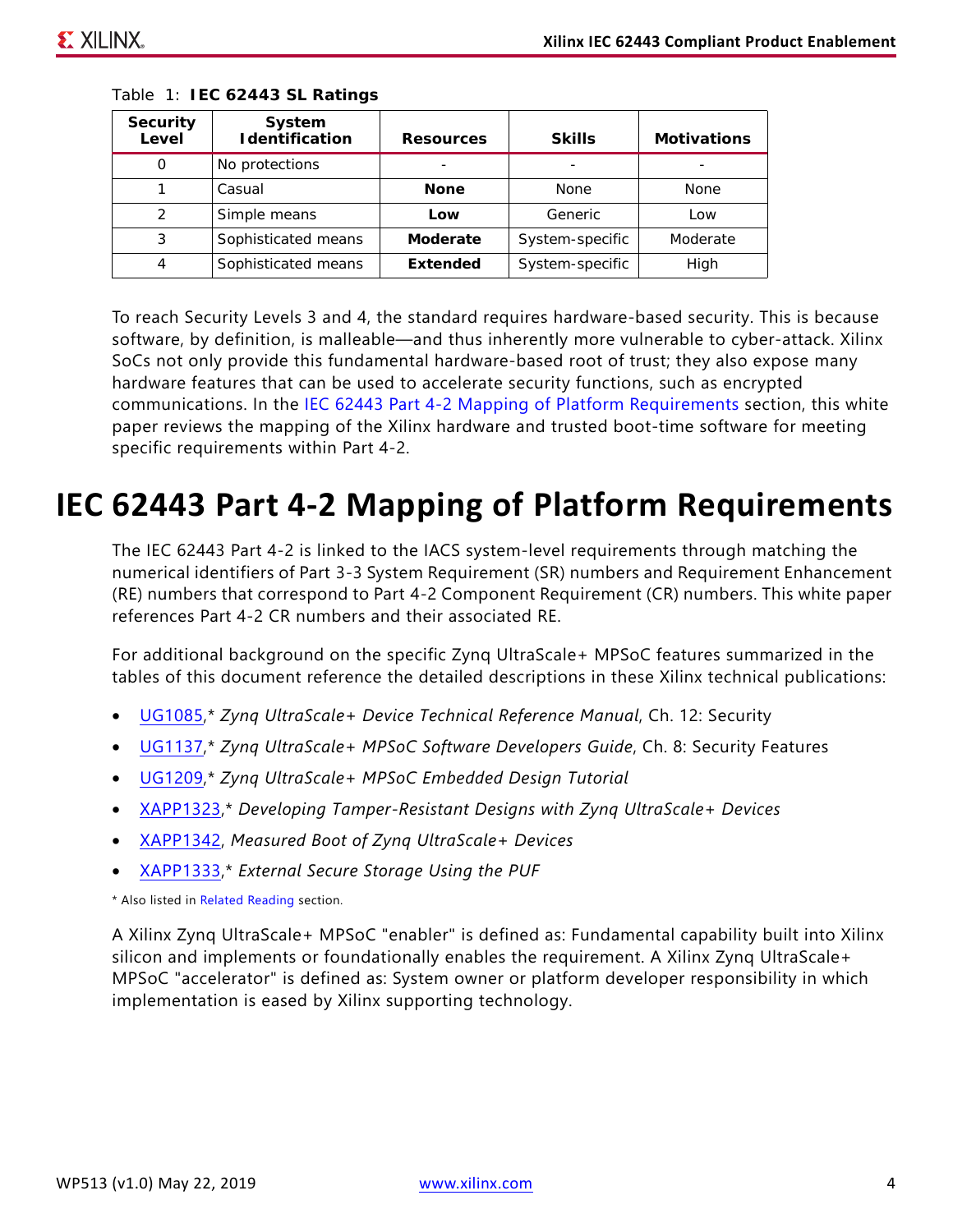#### **IEC 62443 Component Requirements**

[Table 2](#page-4-0) maps IEC 62443 component level requirement(s) in each row to Zynq UltraScale+ MPSoC security feature(s) that enable or accelerate that specific requirement.

| 62443 ID           | <b>Requirement Summary</b>                                                                              | Xilinx Enable/Accelerate                                                                                                                                                                                                                                                                                                                                                                                                                                                             |
|--------------------|---------------------------------------------------------------------------------------------------------|--------------------------------------------------------------------------------------------------------------------------------------------------------------------------------------------------------------------------------------------------------------------------------------------------------------------------------------------------------------------------------------------------------------------------------------------------------------------------------------|
| CR1.1-RE1, RE2     | Capability to identify and<br>authenticate human users on all<br>interfaces capable of human<br>access. | <b>Enable:</b> Authentication of human users must be<br>completed on a trusted platform. Xilinx provides a<br>trusted platform through trusted silicon and boot-time<br>software enforced by RSA-4096 authentication. The<br>Zyng UltraScale+ MPSoC also provides user-accessible<br>crypto accelerators in the CSU and Armv8 processors<br>that can be used in accelerating the authentication of<br>human users.                                                                   |
| CR1.2-RE1          | Capability for a component to<br>uniquely identify itself.                                              | Enable: Xilinx provides unique device identifier<br>capabilities through a physically unclonable function<br>(PUF) and/or device DNA that is unique at the silicon<br>level. eFUSEs also provide user-programmable device<br>ID capabilities. These can be accessed by application<br>software for use in device enrollment or other system-<br>level functions.                                                                                                                     |
| CR1.5              | Authenticator management<br>functions and protection of<br>authentication information.                  | <b>Enable:</b> Authentication changes and management must<br>only be completed on a trusted platform. Xilinx provides<br>trusted platform through trusted silicon and boot-time<br>software with encrypted and internal storage of the<br>associated keys. The Zynq UltraScale+ MPSoC also<br>provides user-accessible crypto accelerators in the CSU<br>and Armv8 processors that can be used in accelerating<br>authentication functions.                                          |
| CR1.5-RE1          | Hardware security functions for<br>authenticators.                                                      | Accelerate: Xilinx provides the hardware capabilities<br>for user application secure boot, data integrity, and<br>protected memory. Xilinx also provides hardware<br>mechanisms for asymmetric authentication including<br>RSA-4096 with SHA3/384 hard block, Armv8 crypto<br>functions, and FPGA-based custom authenticators.<br>Xilinx provides secure storage of keys in eFUSEs,<br>BBRAM, or encrypted memory. Keys can be stored in an<br>obfuscated or encrypted (black) form. |
| CR1.8<br>CR1.9-RE1 | Integration and strength of public<br>key infrastructure (PKI) services<br>when provided.               | <b>Enable:</b> Xilinx has accelerators that support key<br>exchange operations with internal and encrypted<br>storage. Xilinx devices also provide key revocation and<br>key agility capabilities. The CA interface must be<br>implemented at the application level.                                                                                                                                                                                                                 |
| CR1.14             | Symmetric key-based<br>authentication and key<br>management.                                            | Accelerate: Xilinx provides options for AES boot time<br>authentication. The hardware AES-GCM-256 accelerator<br>is also exposed to user application functions needing to<br>implement the same authentication functions at the<br>application level.                                                                                                                                                                                                                                |
| CR1.14-RE1         | Hardware security for symmetric<br>key-based authentication.                                            | Accelerate: The Zynq UltraScale+ MPSoC provides the<br>hardware capabilities for user application secure boot,<br>data integrity, and protected memory. Xilinx also<br>provides hardware mechanisms for symmetric (AES-<br>GCM-256) key-based authentication and secure storage<br>of keys in eFUSEs, BBRAM, or encrypted memory. Keys<br>can be stored in an obfuscated or encrypted (black)<br>form.                                                                               |

<span id="page-4-0"></span>*Table 2:* **IEC 62443 Part 4-2 Component Requirements to Xilinx Feature Map**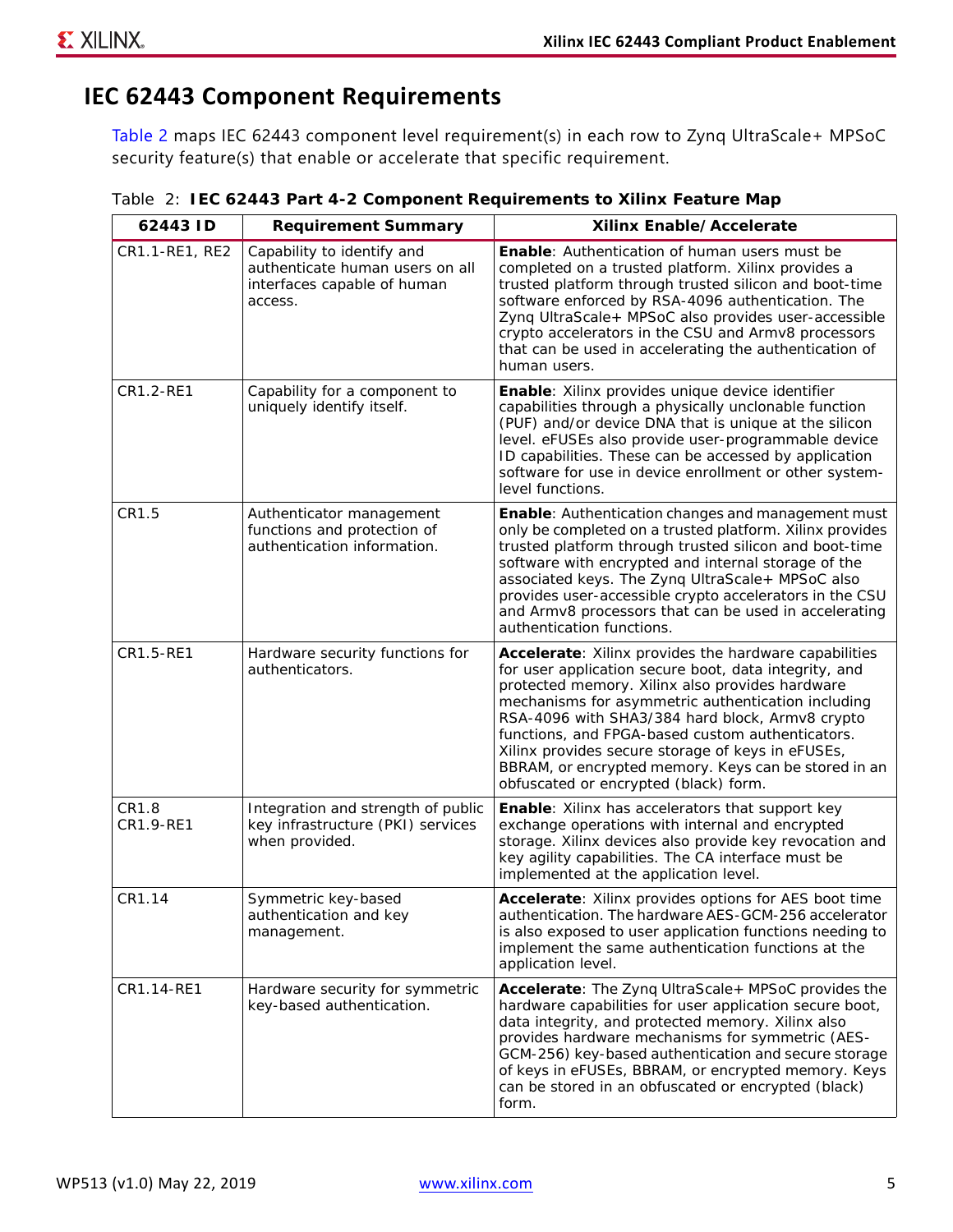| 62443 ID | <b>Requirement Summary</b>                                                                                                                                                                                                                                                                                                                                    | Xilinx Enable/Accelerate                                                                                                                                                                                                                                                                                                                                                                                                        |  |
|----------|---------------------------------------------------------------------------------------------------------------------------------------------------------------------------------------------------------------------------------------------------------------------------------------------------------------------------------------------------------------|---------------------------------------------------------------------------------------------------------------------------------------------------------------------------------------------------------------------------------------------------------------------------------------------------------------------------------------------------------------------------------------------------------------------------------|--|
| CR2.8    | Audit records for relevant security<br>events.                                                                                                                                                                                                                                                                                                                | Enable: Xilinx integrates device-level anti-tamper,<br>access control, and security logging capabilities<br>captured in device eFUSEs.                                                                                                                                                                                                                                                                                          |  |
| CR2.11   | Timestamps for audit records.                                                                                                                                                                                                                                                                                                                                 | Accelerate: Xilinx can create and maintain timestamps<br>through PTP-enabled FPGA IP blocks.                                                                                                                                                                                                                                                                                                                                    |  |
| CR2.13   | Use of physical diagnostic and test<br>interfaces.                                                                                                                                                                                                                                                                                                            | <b>Enable:</b> Xilinx devices allow for the temporary and/or<br>permanent disablement of test interfaces such as JTAG.<br>Xilinx also allows for interfaces such as USB to be<br>disabled by user configuration.                                                                                                                                                                                                                |  |
| CR3.1    | Protection of communications<br>Accelerate: Xilinx hardware supports the acceleration<br>of authentication and encryption processes through<br>integrity.<br>cryptographic hardware blocks for AES-GCM-256 and<br>RSA-4096 in addition to Armv8 accelerators. Additional<br>application-specific cryptographic accelerators can also<br>be built in the FPGA. |                                                                                                                                                                                                                                                                                                                                                                                                                                 |  |
| CR3.4    | Software, configuration, and<br>Accelerate: Xilinx provides the ability for boot-time<br>information integrity checks.<br>software and FPGA configuration checks through Soft<br>Error Mitigation (SEM), Security Monitor (SecMon), and<br>FPGA-based independent software run-time memory<br>monitors (e.g., MicroArx).                                      |                                                                                                                                                                                                                                                                                                                                                                                                                                 |  |
| CR3.6    | Deterministic output of physically<br>or logically connected automation<br>processes.                                                                                                                                                                                                                                                                         | Accelerate: Xilinx driven I/O can be configured for a<br>specific behavior in fault, power down, or security lock-<br>down modes of operation.                                                                                                                                                                                                                                                                                  |  |
| CR3.11   | Physical tamper resistance and<br>detection.                                                                                                                                                                                                                                                                                                                  | Enable: Xilinx boot process provides several anti-<br>tamper features including DPA resistance, SEU<br>checking, temperature and voltage monitoring, tamper<br>logging, JTAG monitoring, and JTAG block. Xilinx also<br>enables various penalty enforcement actions including<br>internal key clear and configuration memory clear.                                                                                             |  |
| CR3.12   | Provisioning of product supplier<br>roots of trust.                                                                                                                                                                                                                                                                                                           | Enable: Xilinx provides root of trust mechanisms via<br>integrated public key revocation, key agility, and<br>obfuscated key loading features. Xilinx can also provide<br>a secure key provisioning service for use at time of<br>device manufacturing. See your Xilinx representative for<br>details.                                                                                                                          |  |
| CR3.13   | Provisioning of asset owner roots<br>of trust.                                                                                                                                                                                                                                                                                                                | Accelerate: Xilinx provides root of trust mechanisms<br>via integrated public key revocation, key agility, and<br>obfuscated key loading features.                                                                                                                                                                                                                                                                              |  |
| CR3.14   | Integrity of the devices boot<br>process.                                                                                                                                                                                                                                                                                                                     | Enable: Xilinx provides two boot modes, Hardware Root<br>of Trust and Encrypt Only, with secure internal key<br>storage in BBRAM or eFUSEs.                                                                                                                                                                                                                                                                                     |  |
| CR4.1    | Confidentiality of information at<br>rest and in transit.                                                                                                                                                                                                                                                                                                     | Accelerate: Xilinx provides mechanisms for AES-GCM-<br>256 encryption of boot time software and configuration<br>information. The same AES-256 cryptographic<br>accelerator is also available to user application code;<br>Xilinx software partners have implemented user libraries<br>that exploit these HW accelerators (e.g., Mocana,<br>WolfSSL). See XAPP1333 for additional details on<br>protecting information at rest. |  |

*Table 2:* **IEC 62443 Part 4-2 Component Requirements to Xilinx Feature Map** *(Cont'd)*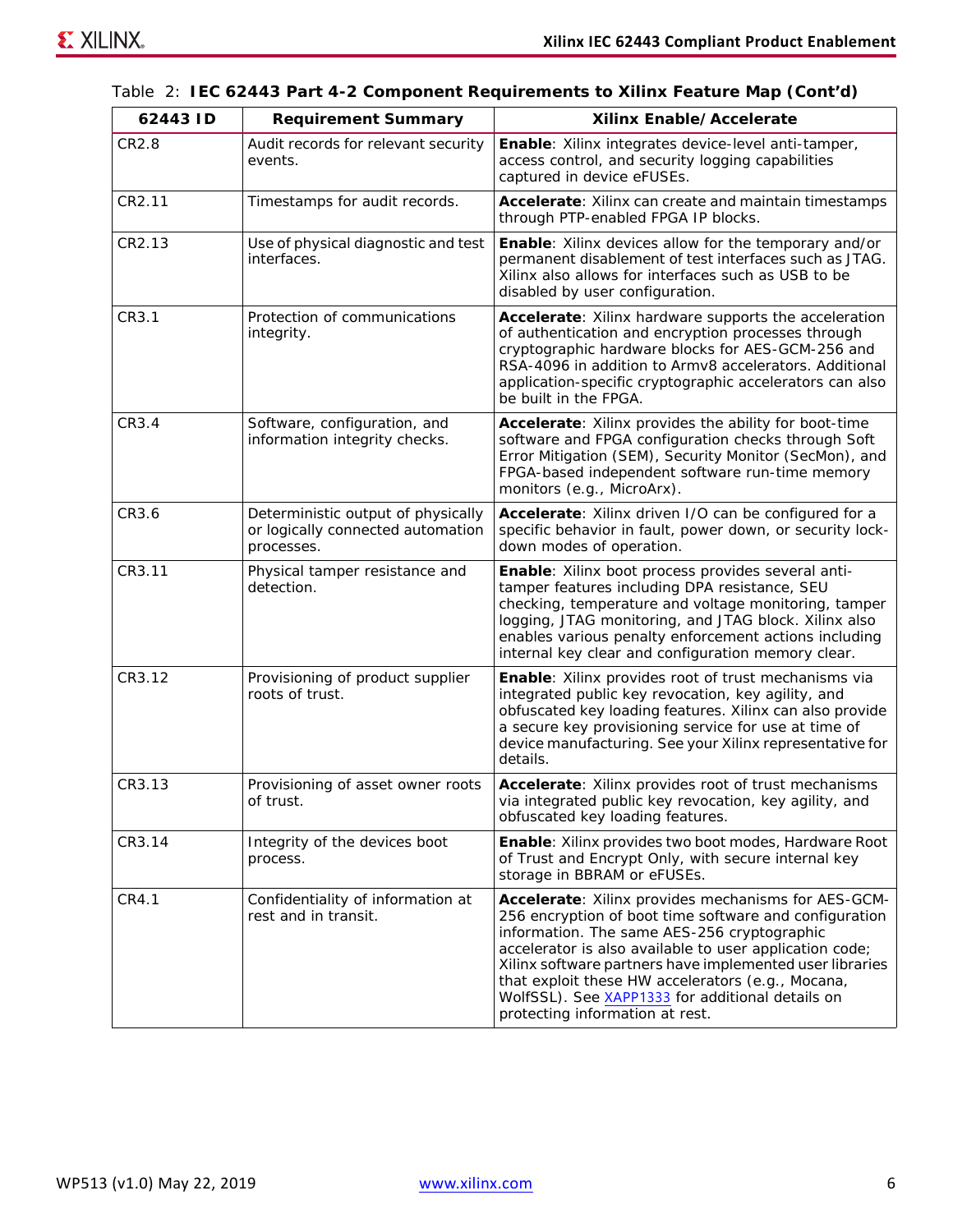| 62443 ID | <b>Requirement Summary</b>                                                       | Xilinx Enable/Accelerate                                                                                                                                                                                                                                                                                                                                                                                                                 |
|----------|----------------------------------------------------------------------------------|------------------------------------------------------------------------------------------------------------------------------------------------------------------------------------------------------------------------------------------------------------------------------------------------------------------------------------------------------------------------------------------------------------------------------------------|
| CR4.3    | Support the use of cryptographic<br>security mechanism.                          | <b>Accelerate:</b> Xilinx hardware supports the acceleration<br>of authentication and encryption processes through<br>cryptographic hardware blocks for AES-GCM-256, RSA-<br>4096, and SHA3 in addition to Army8 accelerators.                                                                                                                                                                                                           |
| CR7.7    | Restrict the use of unnecessary<br>functions, ports, protocols, and<br>services. | <b>Enable:</b> Xilinx provides JTAG disable/monitor and<br>permanent JTAG disable via eFUSE. The Zynq<br>UltraScale+ MPSoC provides mechanisms to disable all<br>unused ports/interfaces via device configuration. It also<br>provides run-time restriction mechanisms for memory<br>and devices through the Xilinx Memory Protection Unit<br>(XMPU), Xilinx Peripheral Protection Unit (XPPU), and<br>the Xilinx Isolation Design Flow. |

*Table 2:* **IEC 62443 Part 4-2 Component Requirements to Xilinx Feature Map** *(Cont'd)*

#### **IEC 62443 Device Requirements**

Xilinx devices are typically targeted at digital systems that IEC 62443 defines as embedded devices and network devices. [Table 3](#page-6-0) outlines a mapping of the Xilinx security features that enable or accelerate an embedded device requirements (EDR) and network device requirements (NDR). The IEC 62443 definition of a host device is a PC or workstation that Xilinx solutions are typically not used in and thus are excluded from this analysis.

| 62443 ID                  | <b>Requirement Summary</b>                                                                   | Xilinx Enabler/Acceleration                                                                                                                                                                                                                                                                            |
|---------------------------|----------------------------------------------------------------------------------------------|--------------------------------------------------------------------------------------------------------------------------------------------------------------------------------------------------------------------------------------------------------------------------------------------------------|
| EDR2.13<br>NDR2.13        | Protect against unauthorized use<br>of physical diagnostic and test<br>interfaces.           | <b>Enable:</b> All diagnostic and test interfaces are protected<br>when secure boot is enabled. Xilinx also provides JTAG<br>disable and monitoring options and permanent JTAG<br>disable via one-time programmable eFUSE.                                                                             |
| EDR3.10<br><b>NDR3.10</b> | Support for updates and<br>upgrades.                                                         | <b>Enable:</b> Xilinx provides mechanisms for secure platform<br>upgrades and associated keys via public key revocation,<br>key agility, and obfuscated key loading.                                                                                                                                   |
| EDR3.11<br><b>NDR3.11</b> | Physical tamper resistance and<br>detection capabilities.                                    | Enable: Xilinx boot process provides several anti-<br>tamper features including DPA resistance, SEU<br>checking, temperature and voltage monitoring, and<br>tamper logging. Xilinx also enables various penalty<br>enforcement actions including internal key clear and<br>configuration memory clear. |
| EDR3.12<br><b>NDR3.12</b> | Support for provisioning of<br>product supplier roots of trust.                              | Enable: Xilinx provides root of trust mechanisms via<br>integrated public key revocation, key agility, and<br>obfuscated key loading features. Xilinx can also provide<br>a secure key provisioning service for use at time of<br>device manufacturing. See your Xilinx representative for<br>details. |
| EDR3.13<br><b>NDR3.13</b> | Support for provisioning of asset<br>owner roots of trust.                                   | Accelerate: Xilinx provides root of trust mechanisms<br>via integrated public key revocation, key agility, and<br>obfuscated key loading features.                                                                                                                                                     |
| EDR3.14<br><b>NDR3.14</b> | Integrity of the devices boot<br>process including firmware,<br>software, and configuration. | Enable: Xilinx provides secure boot and boot time<br>encryption starting with immutable internal boot ROM,<br>RSA-enforced authentication of FSBL, and subsequent<br>software boot processes, with secure internal key<br>storage in BBRAM or eFUSEs.                                                  |

<span id="page-6-0"></span>*Table 3:* **IEC 62443 Part 4-2 Embedded and Network Device Requirements**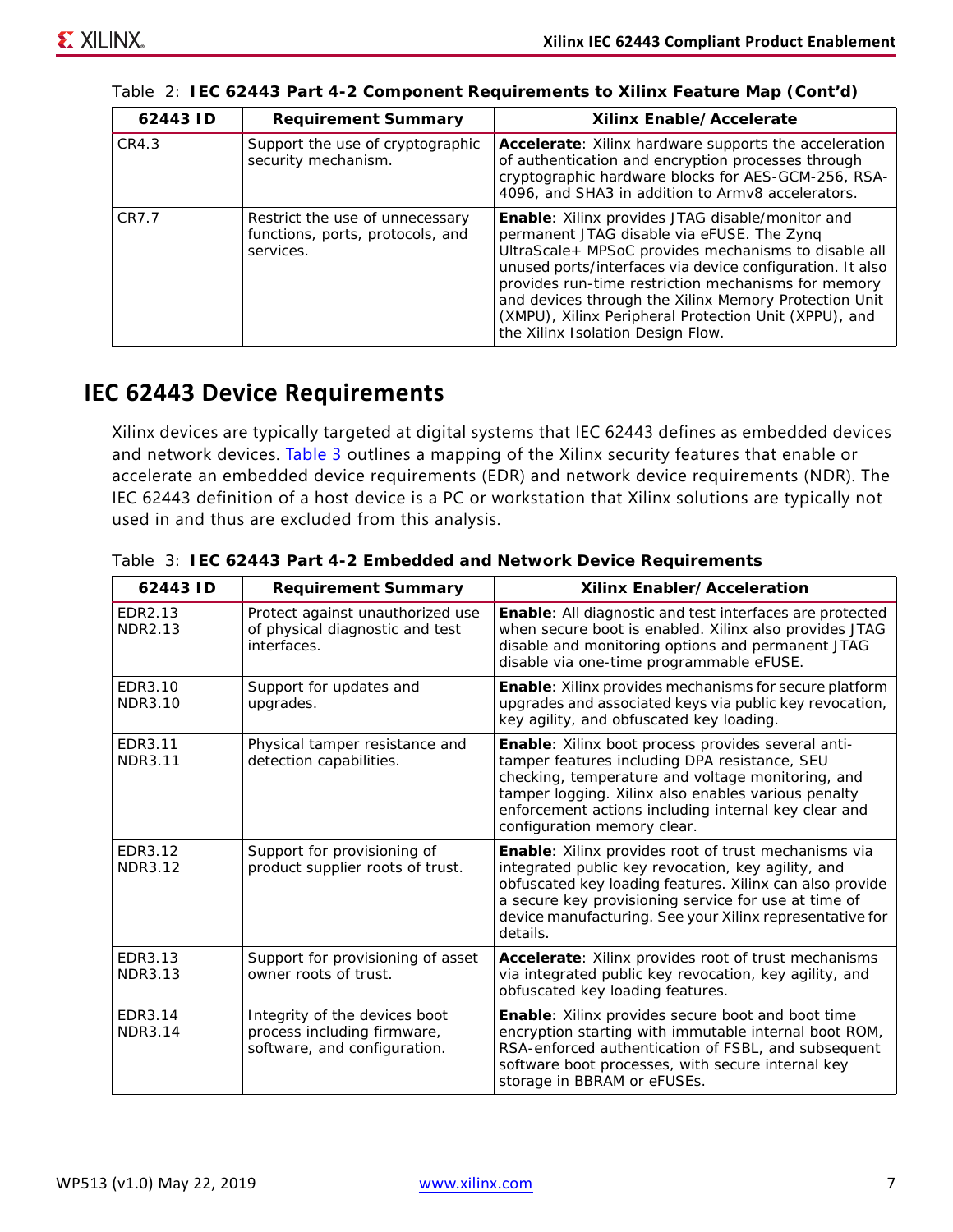## **Summary**

This white paper outlines how the Xilinx Zynq UltraScale+ MPSoC family provides a secure foundation for enabling and accelerating the embedded systems requirements defined by IEC 62443 Part 4-2. These features find applicability over a wide range of design needs: supply chain protections, device anti-tamper capabilities, boot time integrity, and user application security feature support.

As outlined in [Table 4,](#page-7-0) Xilinx provides a strong foundation in device anti-tamper features that help an IACS component developer meet the challenging device-level protection requirements of IEC 62443. The Zynq UltraScale+ MPSoC also provides mechanisms for several user application run-time security features, outlined in [Table 5](#page-8-0), which can be used to implement and accelerate IEC 62443 requirements such as encrypted communications, and component life cycle events such as key rotation. For detailed explanations of the security features outlined in [Table 5,](#page-8-0) please see [XAPP1323](https://www.xilinx.com/support/documentation/application_notes/xapp1323-zynq-usp-tamper-resistant-designs.pdf).

|                | <b>Built-in Silicon Features</b>            | Zyng UltraScale+ |
|----------------|---------------------------------------------|------------------|
|                | Confidentiality with AES-256 (BRAM/eFUSE)   | ⊠ ссм            |
|                | Secure Configuration/Boot (PL/PS)           | ⊠                |
|                | Hardened Readback Disable                   | ☑                |
| <b>Passive</b> | Symmetric Key Authentication                | ☑                |
|                | Public Key (Asymmetric) Authentication      | ☑                |
|                | <b>DPA Resistant</b>                        | ☑                |
|                | Obfuscated Key Storage Protection           | ☑                |
|                | Black (Encrypted) Key Storage Protection    | ☑                |
|                | SEU Checking                                | ☑                |
|                | JTAG Disable/Monitor (BSCAN)                | ☑                |
|                | Internal Key Clear                          | M<br>+ Verify    |
|                | <b>Internal Configuration Memory Access</b> | ☑                |
|                | Unique Identifier (Device DNA)              | ☑                |
| Active         | Unique Identifier (User eFUSE)              | ☑                |
|                | On-chip Temperature/Voltage Monitors        | ☑                |
|                | Key Agility                                 | ☑                |
|                | Tamper Logging                              | ☑                |
|                | Permanent JTAG Disable                      | ☑                |
|                | Permanent Decryptor Disable                 | ☑                |
|                | Public Key Revocation                       | ∣√               |

#### <span id="page-7-0"></span>*Table 4:* **Zynq UltraScale+ Anti-Tamper Features**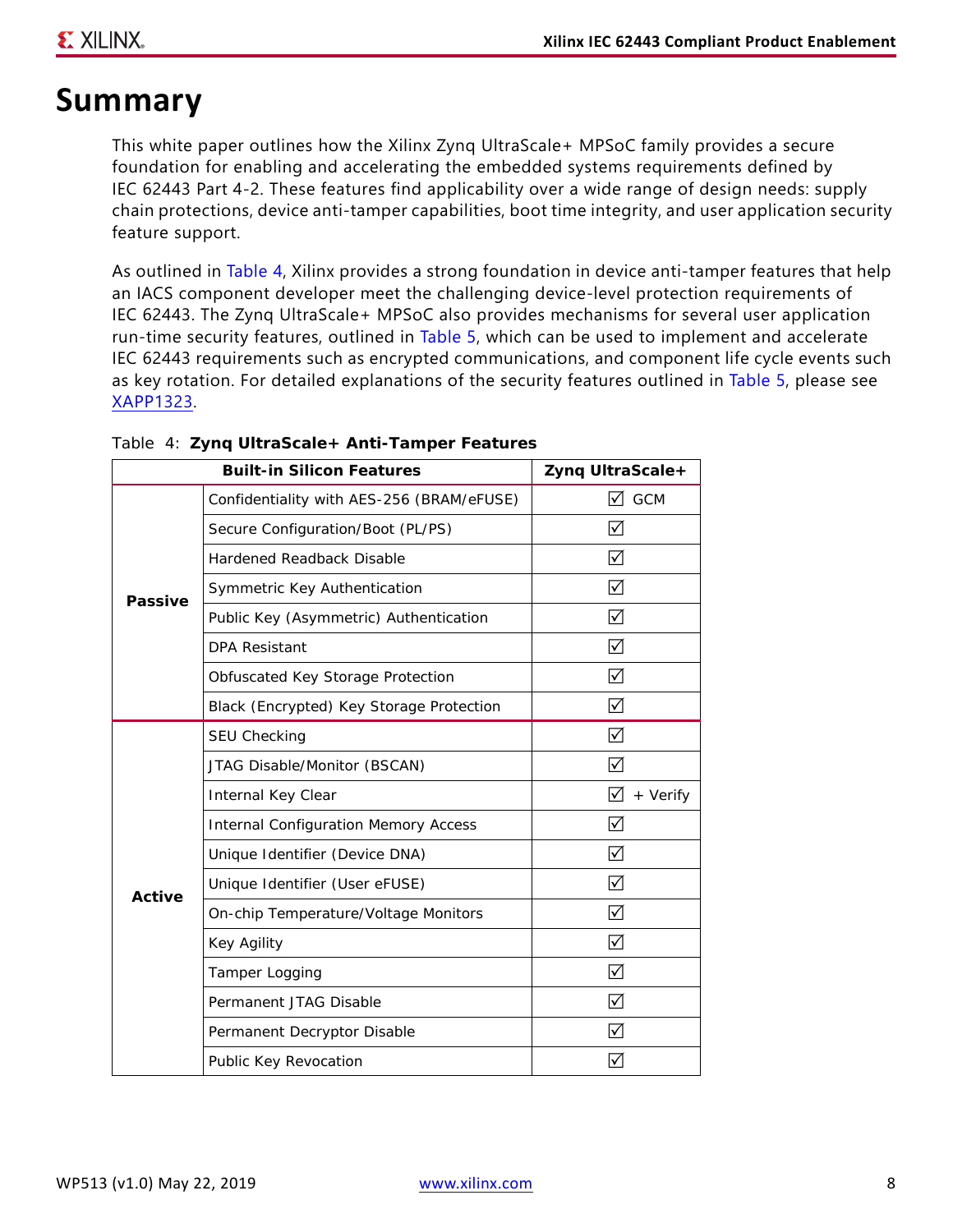| <b>Security Feature</b>                | <b>Capability Description</b>                                                                                                                                                                                |
|----------------------------------------|--------------------------------------------------------------------------------------------------------------------------------------------------------------------------------------------------------------|
| Public Key<br>Revocation               | Hardware-based key storage support for key revocation and rotation required by good<br>PKI practices.                                                                                                        |
| Key Agility                            | Utilizing battery-backed RAM key storage. Keys can be securely updated in the field<br>within the Zyng UltraScale+ MPSoC.                                                                                    |
| Permanent<br>Decryptor Disable         | Use eFUSE as a permanent tamper response/penalty against adversary probing of a<br>device to disable and "brick" a system.                                                                                   |
| Tamper Logging                         | Tamper and maintenance events of a Zynq UltraScale+ MPSoC can be securely and<br>permanently logged for forensic analysis.                                                                                   |
| <b>DPA Resistance</b>                  | AES bitstream decryption key is protected from differential power analysis via protocol<br>methods.                                                                                                          |
| Temp and Voltage<br>Monitoring         | Integrated ADC tracks device temperature and voltage rails, providing detection and<br>security mitigation options when outside specified environmental conditions.                                          |
| SecMon                                 | MPSoC-based security monitoring solution can check the integrity of configuration<br>memory, JTAG, and environmental conditions, and can implement system responses.<br>See XAPP1323 for additional details. |
| Obfuscated<br>Key Loading              | AES secret key is never exposed outside trusted personnel or systems.                                                                                                                                        |
| Key Readback<br>Protections            | Crypto key protections such that a key can never physically be read back or leave the<br>device after it is loaded.                                                                                          |
| User Accessible HW<br>Crypto Functions | AES-GCM, SHA-3/384, and RSA Montgomery multiplier hardware accelerators accessible<br>to user application code. Any application-specific cryptographic accelerators can be built<br>in FPGA fabric.          |

<span id="page-8-0"></span>

|  |  |  | Table 5: Zynq UltraScale+ MPSoC Security Features |  |  |  |
|--|--|--|---------------------------------------------------|--|--|--|
|--|--|--|---------------------------------------------------|--|--|--|

Overall, the Xilinx Zynq UltraScale+ MPSoC provides a strong security baseline for implementing IEC 62443 components that meet the requirements outlined in Part 4-2 of the standard. These silicon and boot-time software features help an IACS component developer meet the strict security standards required for SL3 and SL4 devices. The Zynq UltraScale+ MPSoC is a scalable and adaptable platform that can evolve with the changing security threats faced by industrial systems today and in the future.

In the [Related Reading](#page-9-0) section, additional Xilinx documentation provides more detail on some of the Zynq UltraScale+ MPSoC security features highlighted in this paper.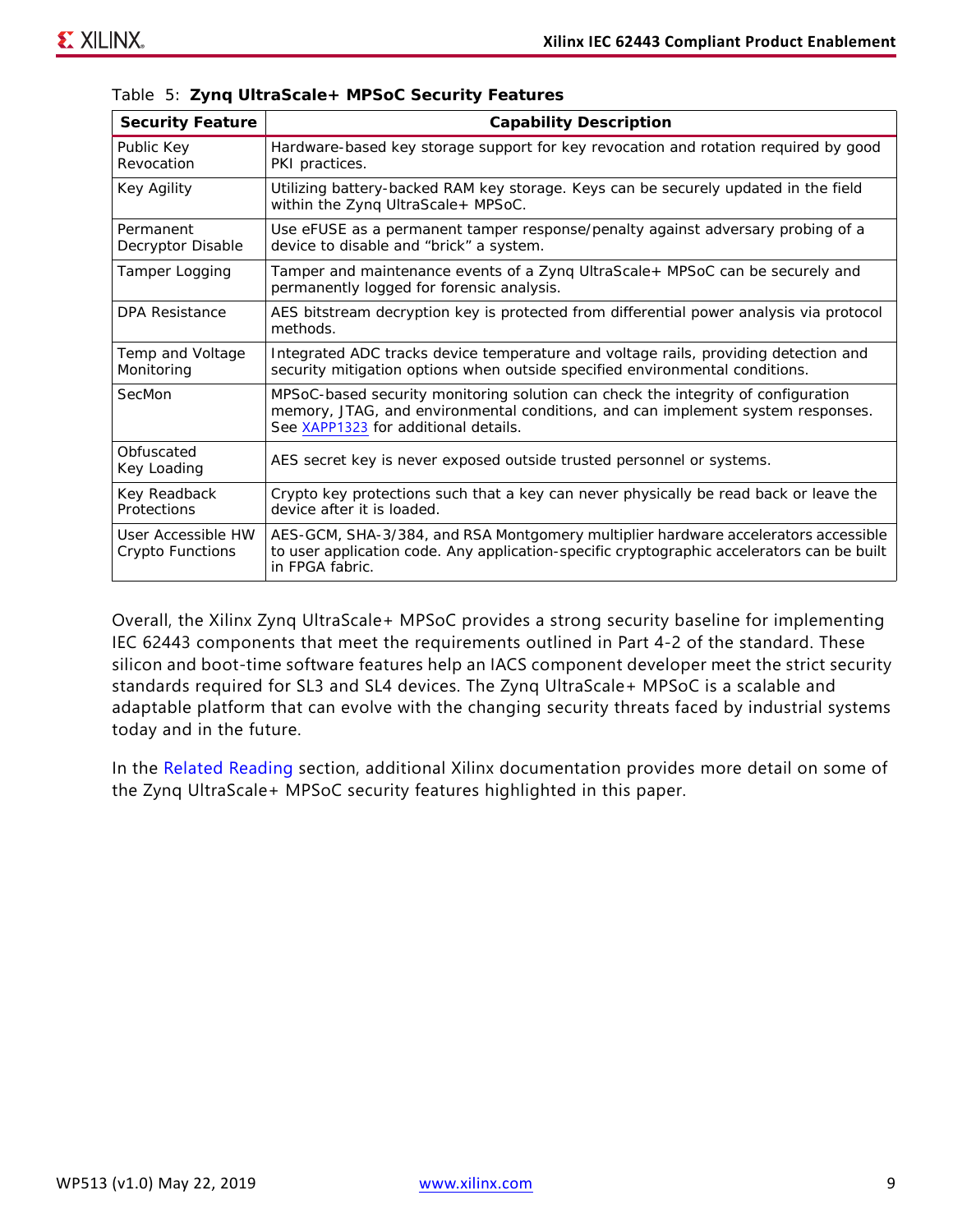# <span id="page-9-0"></span>**Related Reading**

- 1. Xilinx User Guide [UG1085,](https://www.xilinx.com/support/documentation/user_guides/ug1085-zynq-ultrascale-trm.pdf) *Zynq UltraScale+ Device Technical Reference Manual*
- 2. Xilinx User Guide [UG1137,](https://www.xilinx.com/support/documentation/user_guides/ug1137-zynq-ultrascale-mpsoc-swdev.pdf) *Zynq UltraScale+ MPSoC: Software Developers Guide*
- 3. Xilinx User Guide [UG1209,](https://www.xilinx.com/support/documentation/sw_manuals/xilinx2018_3/ug1209-embedded-design-tutorial.pdf) *Zynq UltraScale+ MPSoC: Embedded Design Tutorial*
- 4. Xilinx Application Note [XAPP1267](https://www.xilinx.com/support/documentation/application_notes/xapp1267-encryp-efuse-program.pdf), *Using Encryption and Authentication to Secure an UltraScale+ FPGA Bitstream*
- 5. Xilinx Application Note [XAPP1283](https://www.xilinx.com/support/documentation/application_notes/xapp1283-internalprogramming-bbram-efuses.pdf), *Internal Programming of BBRAM and eFUSEs*
- 6. Xilinx Application Note [XAPP1319](https://www.xilinx.com/support/documentation/application_notes/xapp1319-zynq-usp-prog-nvm.pdf), *Programming BBRAM and eFUSEs*
- 7. Xilinx Application Note [XAPP1320](https://www.xilinx.com/support/documentation/application_notes/xapp1320-isolation-methods.pdf), *Isolation Methods in Zynq UltraScale+ MPSoCs*
- 8. Xilinx Application Note [XAPP1323,](https://www.xilinx.com/support/documentation/application_notes/xapp1323-zynq-usp-tamper-resistant-designs.pdf) *Developing Tamper-Resistant Designs with Zynq UltraScale+ Devices*
- 9. Xilinx Application Note [XAPP1333](https://www.xilinx.com/support/documentation/application_notes/xapp1333-external-storage-puf.pdf), *External Secure Storage Using the PUF*
- 10. Xilinx Application Note [XAPP1335](https://www.xilinx.com/support/documentation/application_notes/xapp1335-isolation-design-flow-mpsoc.pdf), *Isolation Design Flow for the Zynq UltraScale+ MPSoC*
- 11. Xilinx Application Note [XAPP1336](https://www.xilinx.com/member/forms/download/design-license.html?cid=f2124762-67d8-45bf-853d-dca7df1eb58b&filename=xapp1336-isolation-design-flow-example-mpsoc.pdf), *Isolation Design Example for the Zynq UltraScale+ MPSoC*
- 12. Xilinx Application Note [XAPP1342](https://www.xilinx.com/support/documentation/application_notes/xapp1342-measured-boot.pdf), *Measured Boot of Zynq UltraScale+ Devices*
- 13. Xilinx User Guide [UG580,](https://www.xilinx.com/support/documentation/user_guides/ug580-ultrascale-sysmon.pdf) *UltraScale Architecture System Monitor*
- 14. Xilinx White Paper [WP493,](https://www.xilinx.com/support/documentation/white_papers/wp493-iiot-edge-platforms.pdf) *Key Attributes of an Intelligent IIoT Edge Platform*
- 15. Xilinx White Paper [WP511,](https://www.xilinx.com/support/documentation/white_papers/wp511-risk-mgmt.pdf) *Risk Management for Medical Device Embedded Systems*
- 16. Xilinx White Paper [WP512,](https://www.xilinx.com/support/documentation/white_papers/wp512-accel-crypto.pdf) *Accelerating Cryptographic Performance on the Zynq UltraScale+ MPSoC*
- 17. Xilinx Website [Isolation Design Flow](https://www.xilinx.com/applications/isolation-design-flow.html)

#### *Third Party IP and Software Partners:*

- 1. [Mocana:](https://www.mocana.com/technology) IoT Software Security Platform
- 2. [Mocana+Xilinx](https://www.mocana.com/news/mocana-xilinx-avnet-infineon-and-microsoft-join-to-secure-iiot-devices-2): Reference Design
- 3. [wolfSSL:](https://www.wolfssl.com/wolfssl-xilinx-support/) Software Crypto with Xilinx Acceleration
- 4. [MicroArx](https://www.microarx.com/): Hardware Monitor IP